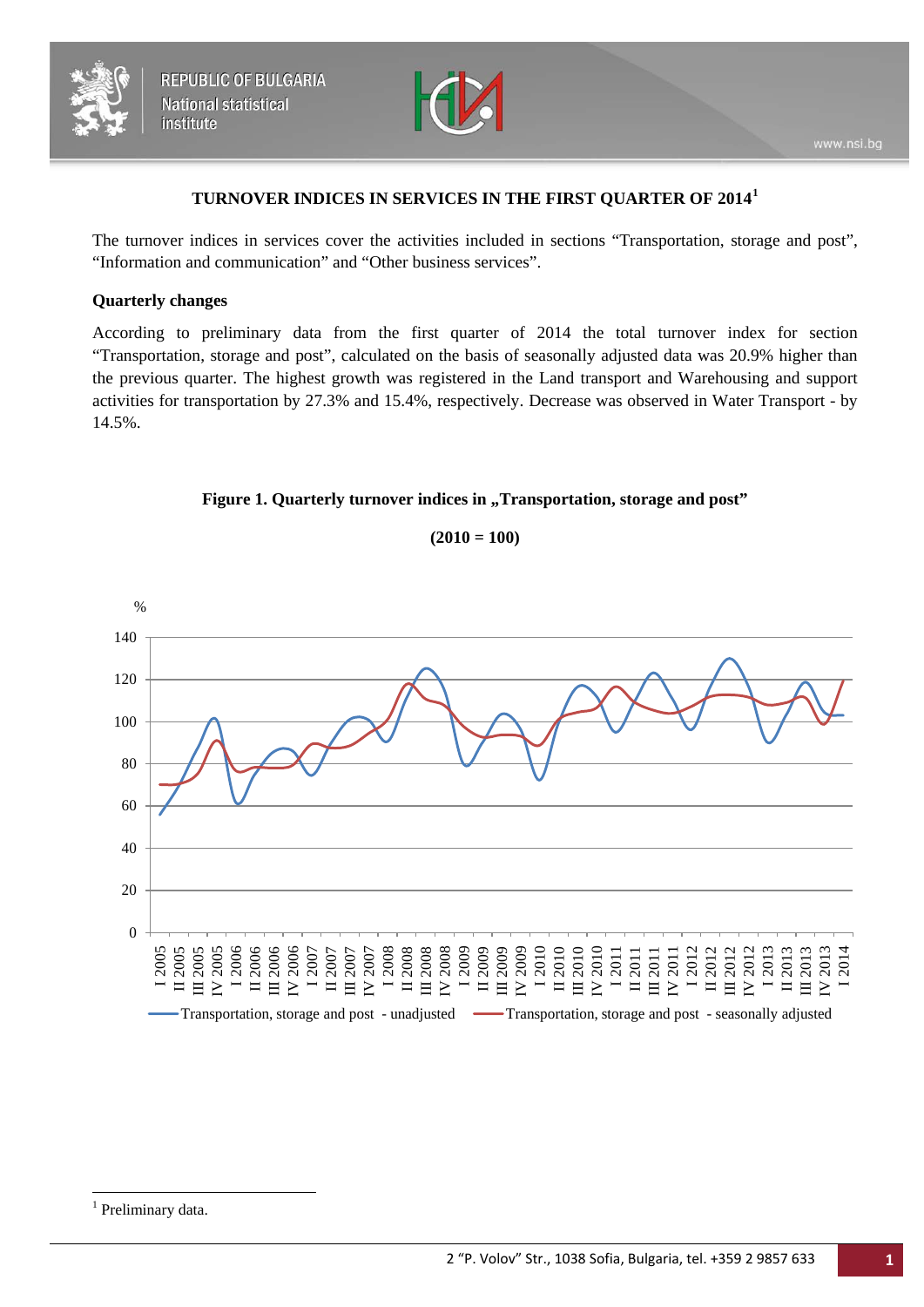



The total turnover index in section "Information and communication" increased by 3.8% in comparison with the fourth quarter of 2013. The greatest increase was seen in Computer programming, consultancy and related activities - by 12.0% and Information service activities - by 6.7%. Decrease was registered in Telecommunications - by 2.0%.

## Figure 2. Changes of turnover indices in , Information and communication" **compared to the previous quarter**



**(Seasonally adjusted)**

In "Other business services" highest growth compared to the previous quarter was registered in Office administrative, office support and other business support activities (18.7%) and Architectural and engineering activities; technical testing and analysis (10.1%). Decrease compared to the fourth quarter of 2013 was seen in Advertising and market research - by 2.4%.

### **Annual changes**

In the first quarter of 2014, the total working day adjusted turnover index for the sector "Transportation, storage and post" increased by 11.1% compared to the same quarter of 2013. The highest increase was registered in Warehousing and support activities for transportation - by 17.7%. Decrease was observed only in the Water Transport - by 46.7%.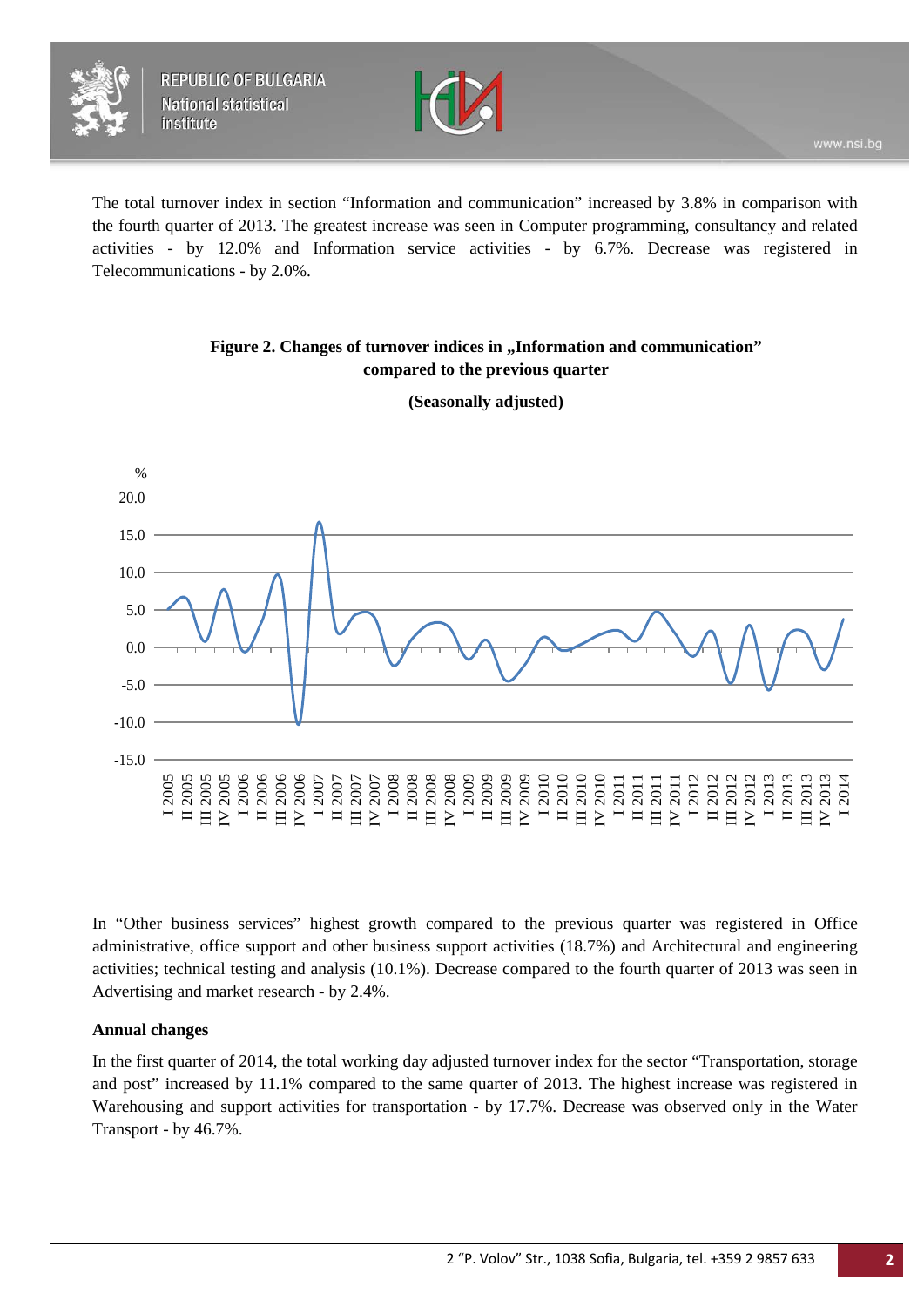



The total working day adjusted turnover index in section "Information and communication" rose by 4.6% compared to the corresponding quarter of 2013. The main increase was recorded in Information service activities - by 32.2%. Reduction was observed in Telecommunications and Publishing activities by 5.9% and 0.4%, respectively.

## Figure 3. Changes of the turnover index in "Information and communication" compared to the same **quarter of the previous year**



## **(Working day adjusted)**

In "Other business services" the biggest growth  $(25.1%)$  in comparison with the fourth quarter of 2013 was observed in Office administrative, office support and other business support activities. Drop was reported in Activities of head offices; management consultancy activities - by 2.7% and Advertising and market research by 1.4%.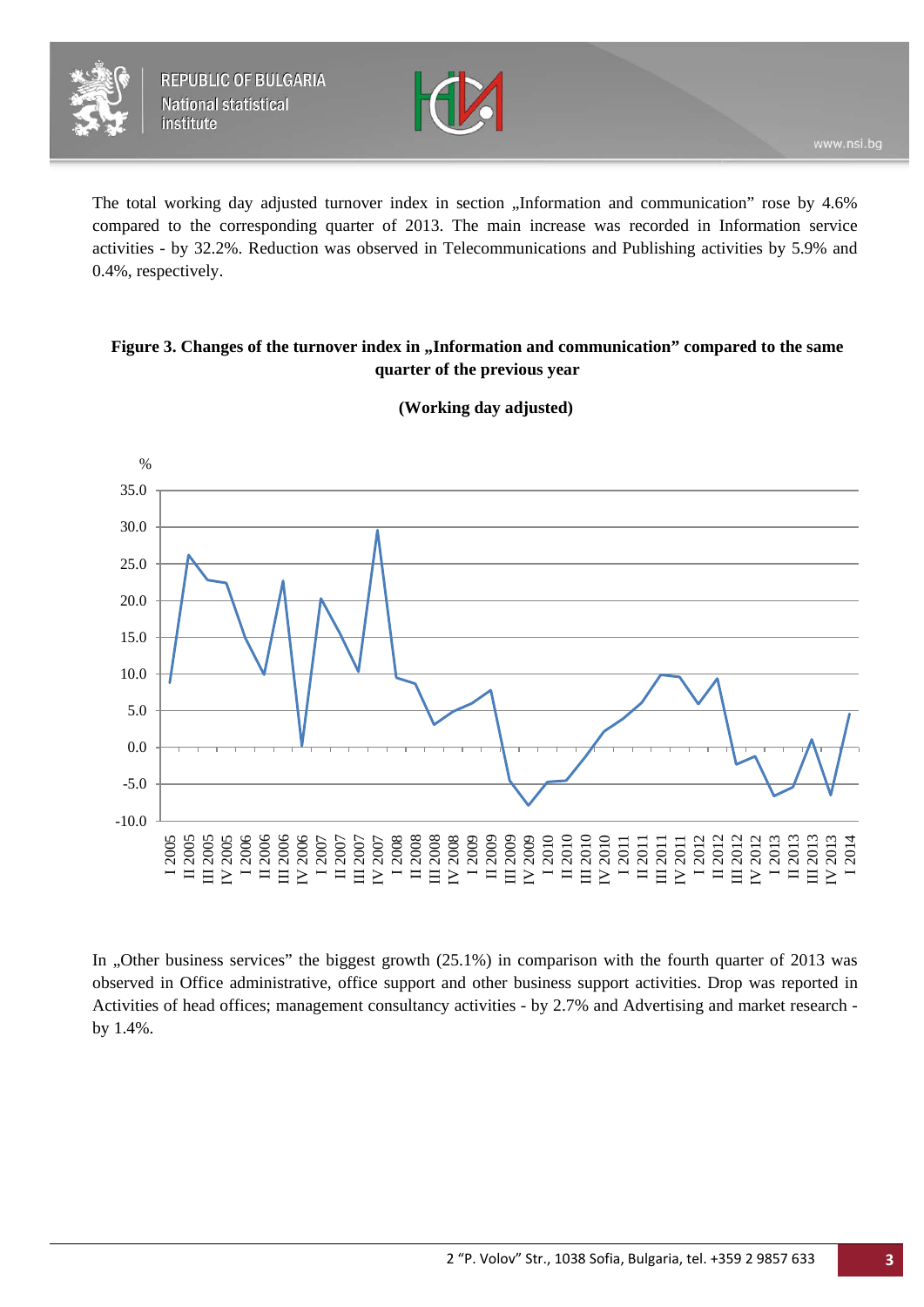



### **Methodological notes**

Seasonal adjustment is a statistical method, which eliminates the seasonal component of time series and it is particularly suitable for long-term comparisons and analysis of the data.

Working day adjustment is an adjustment for variations caused by calendar effects, different number of calendar and working days in the months, national holydays and outliers.

More methodological information on the quarterly survey and data for the period 2000 – 2014 could<br>be found on NSI official web-site in section Business statistics: be found on NSI official web-site in section Business statistics: [http://www.nsi.bg/en/content/6874/quarterly-data.](http://www.nsi.bg/en/content/6874/quarterly-data)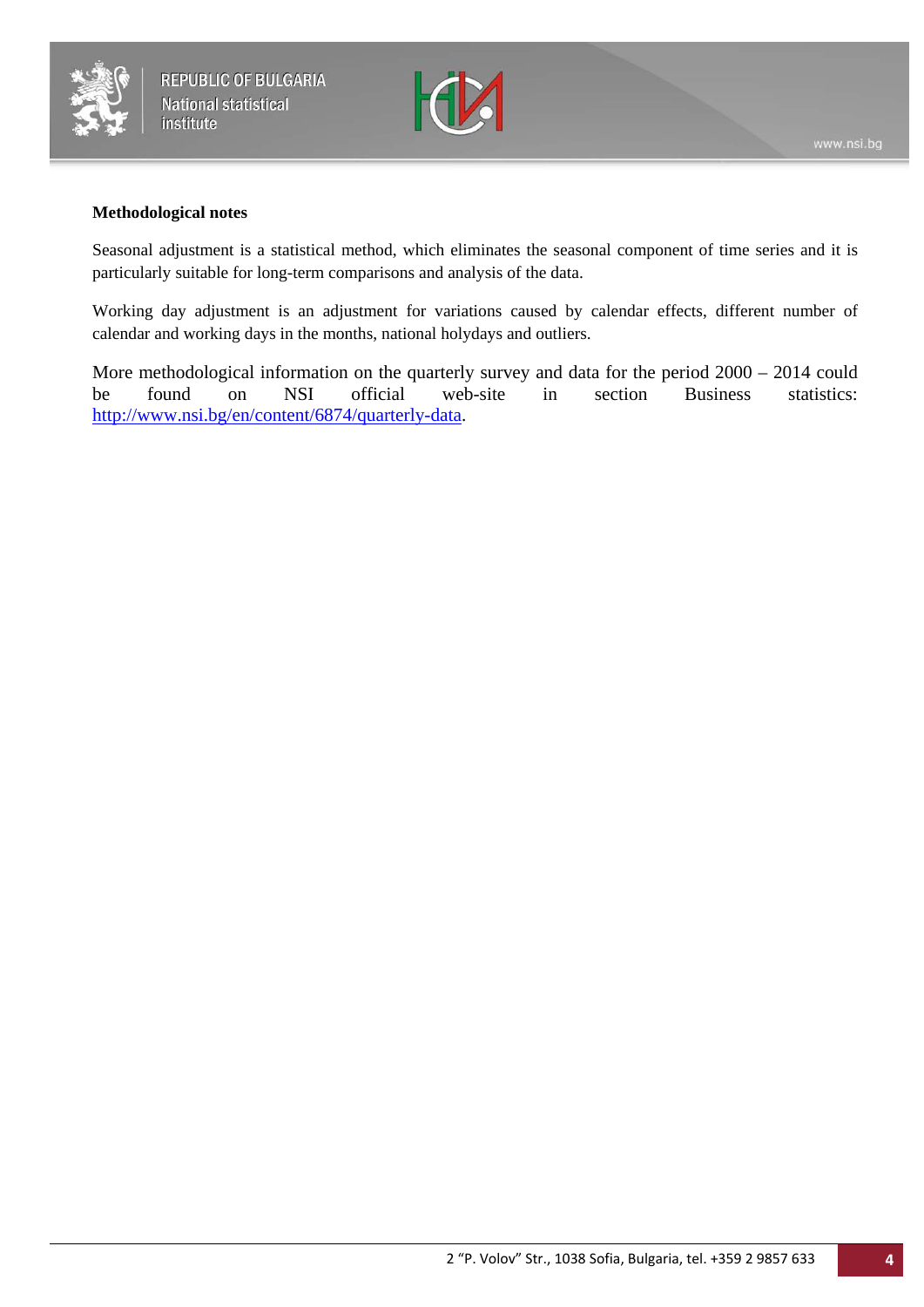



## **Annex**

### **Table 1**

# **Changes of turnover indices in services[1](#page-0-1)**

# **(Compared to the previous quarter)**

**(Per cent)**

| <b>Economic Activities</b>                                                                         | <b>Eurostat</b><br>code | Quarter of 2013 |              |         |         | Quarter<br>of $2014^2$ |
|----------------------------------------------------------------------------------------------------|-------------------------|-----------------|--------------|---------|---------|------------------------|
|                                                                                                    |                         | $\mathbf I$     | $\mathbf{I}$ | III     | IV      | $\mathbf I$            |
| Transportation, storage and post - total                                                           | H                       | $-3.3$          | 1.0          | 2.2     | $-11.3$ | 20.9                   |
| Land transport                                                                                     | H <sub>49</sub>         | $-2.7$          | 2.3          | 1.4     | $-15.9$ | 27.3                   |
| Water transport                                                                                    | H <sub>50</sub>         | $-18.9$         | $-9.6$       | $-11.8$ | $-21.3$ | $-14.5$                |
| Air transport                                                                                      | H51                     | 7.2             | $-3.8$       | 3.9     | $-1.4$  | 3.4                    |
| Warehousing and support activities for transportation                                              | H <sub>52</sub>         | $-7.2$          | 0.4          | 5.4     | $-4.1$  | 15.4                   |
| Postal and courier activities                                                                      | H <sub>53</sub>         | $-0.4$          | 0.3          | 1.0     | 0.1     | 13.0                   |
| <b>Information and communication</b>                                                               | $\mathbf J$             | $-5.7$          | 1.5          | 1.9     | $-3.0$  | 3.8                    |
| Publishing activities                                                                              | <b>J58</b>              | $-11.2$         | 2.3          | 2.1     | $-5.5$  | 1.2                    |
| Motion picture, video and TV programme production,<br>music publishing activities                  | J59                     | $-16.1$         | 12.7         | 2.9     | $-2.6$  | 6.4                    |
| Programming and broadcasting activities                                                            | J60                     | 3.0             | 5.4          | 2.8     | 2.9     | 5.2                    |
| Telecommunications                                                                                 | J61                     | $-2.4$          | 0.0          | $-0.1$  | $-3.2$  | $-2.0$                 |
| Computer programming, consultancy and related<br>activities                                        | J62                     | $-6.6$          | 1.0          | 4.4     | $-4.4$  | 12.0                   |
| Information service activities                                                                     | J63                     | $-25.9$         | 7.4          | 4.0     | 4.7     | 6.7                    |
| <b>Other business services</b><br>Activities of head offices; management consultancy<br>activities | M69_702                 | $-0.3$          | $-0.2$       | $-0.4$  | 0.5     | 0.4                    |
| Architectural and engineering activities; technical                                                |                         |                 |              |         |         |                        |
| testing and analysis                                                                               | M71                     | $-38.1$         | 3.4          | 0.3     | 5.3     | 10.1                   |
| Advertising and market research                                                                    | M73                     | 5.0             | 0.4          | 3.0     | $-0.3$  | $-2.4$                 |
| Other professional, scientific and technical activities                                            | M74                     | $-12.2$         | 11.2         | $-0.3$  | $-8.8$  | 5.2                    |
| <b>Employment activities</b>                                                                       | N78                     | $-3.7$          | 2.8          | 0.1     | 5.7     | 3.6                    |
| Travel agency, tour operator and other reservation<br>service and related activities               | N79                     | 4.1             | 2.7          | 3.3     | 3.4     | 1.0                    |
| Security and investigation activities                                                              | N80                     | $-1.3$          | $-0.1$       | 0.6     | 1.3     | 1.7                    |
| Cleaning activities                                                                                | N812                    | $-5.2$          | $-2.6$       | $-0.6$  | $-0.6$  | 1.9                    |
| Office administrative, office support and other business<br>support activities                     | N82                     | $-17.0$         | 6.7          | $-2.7$  | 0.9     | 18.7                   |

<sup>&</sup>lt;sup>1</sup> Seasonally adjusted.

 $\overline{a}$ 

<span id="page-4-1"></span><span id="page-4-0"></span><sup>2</sup> Preliminary data.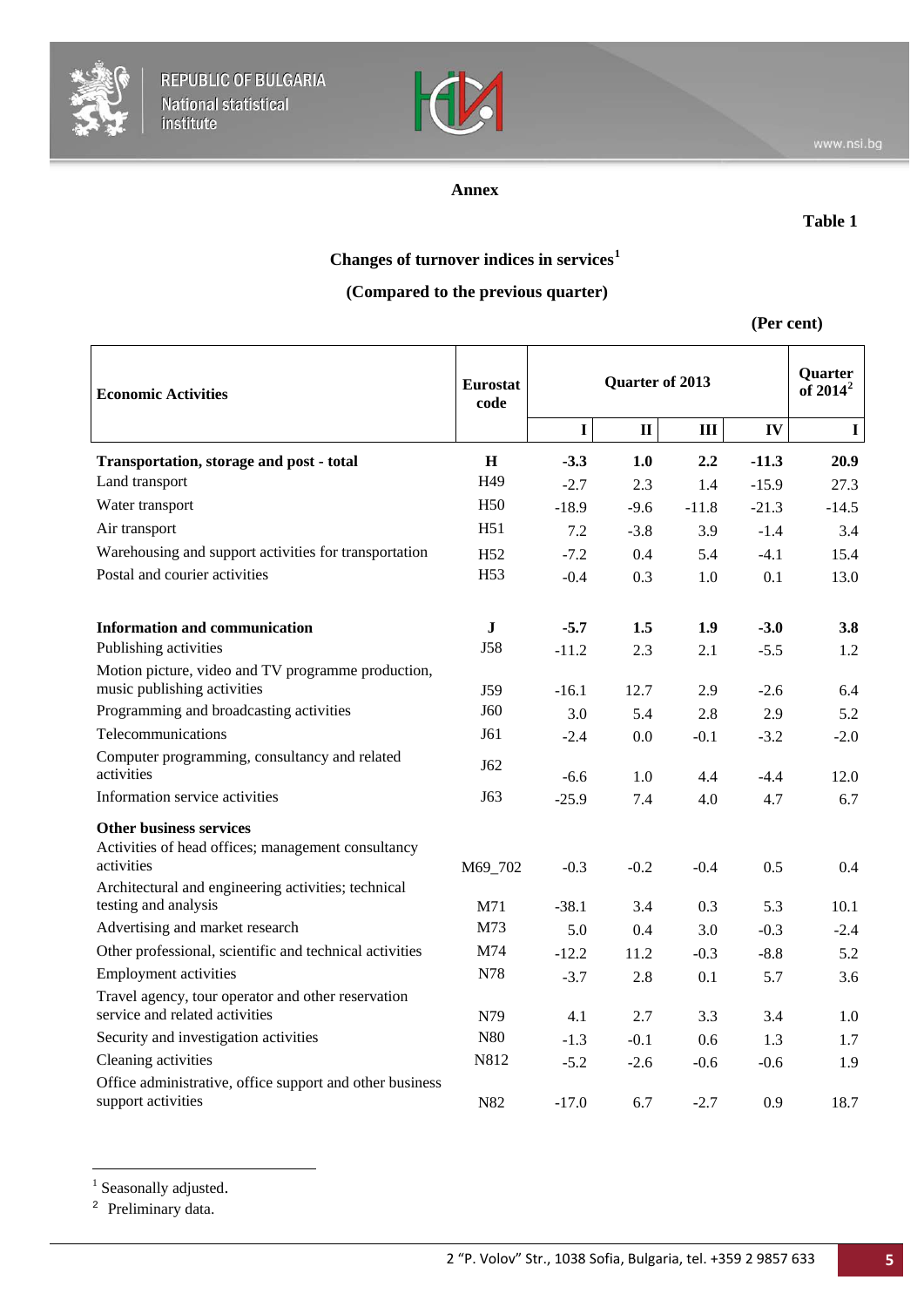



**Table 2**

# **Changes of turnover indices in services[1](#page-4-1)**

## **(Compared to the same quarter of the previous year)**

## **(Per cent)**

| <b>Economic Activities</b>                                                                         | <b>Eurostat</b><br>code | Quarter of 2013 |              |         |         | <b>Quarter</b><br>of $2014^2$ |  |
|----------------------------------------------------------------------------------------------------|-------------------------|-----------------|--------------|---------|---------|-------------------------------|--|
|                                                                                                    |                         | I               | $\mathbf{I}$ | III     | IV      | $\mathbf I$                   |  |
| Transportation, storage and post - total                                                           | H                       | 0.2             | $-2.8$       | $-0.4$  | $-12.4$ | 11.1                          |  |
| Land transport                                                                                     | H <sub>49</sub>         | 0.1             | $-1.3$       | $-2.4$  | $-15.2$ | 11.0                          |  |
| Water transport                                                                                    | H <sub>50</sub>         | $-29.9$         | $-37.2$      | $-37.8$ | $-49.2$ | $-46.7$                       |  |
| Air transport                                                                                      | H <sub>51</sub>         | 19.6            | 2.0          | 12.1    | 3.9     | 3.2                           |  |
| Warehousing and support activities for transportation                                              | H <sub>52</sub>         | $-1.3$          | $-4.5$       | 2.1     | $-6.7$  | 17.7                          |  |
| Postal and courier activities                                                                      | H <sub>53</sub>         | 8.6             | $-0.6$       | 2.7     | 1.5     | 15.1                          |  |
| <b>Information and communication</b>                                                               | $\mathbf J$             | -6.6            | $-5.4$       | 1.1     | $-6.5$  | 4.6                           |  |
| Publishing activities                                                                              | <b>J58</b>              | $-9.3$          | $-0.1$       | 2.4     | $-13.0$ | $-0.4$                        |  |
| Motion picture, video and TV programme production,<br>music publishing activities                  | J59                     | $-10.2$         | 2.0          | 12.7    | $-6.0$  | 20.4                          |  |
| Programming and broadcasting activities                                                            | J60                     | 8.7             | 16.2         | 18.5    | 7.9     | 22.0                          |  |
| Telecommunications                                                                                 | J61                     | $-11.3$         | $-7.7$       | $-1.4$  | $-5.5$  | $-5.9$                        |  |
| Computer programming, consultancy and related<br>activities                                        | J62                     | 2.5             | $-6.8$       | 3.8     | $-7.4$  | 14.1                          |  |
| Information service activities                                                                     | J63                     | $-17.8$         | $-6.4$       | $-15.5$ | $-18.0$ | 32.2                          |  |
| <b>Other business services</b><br>Activities of head offices; management consultancy<br>activities | M69_702                 | 0.8             | 0.6          | 2.2     | 2.0     | $-2.7$                        |  |
| Architectural and engineering activities; technical<br>testing and analysis                        | M71                     | $-24.3$         | $-32.4$      | $-35.2$ | $-33.7$ | 22.1                          |  |
| Advertising and market research                                                                    | M73                     | 1.0             | 2.6          | 11.0    | 8.9     | $-1.4$                        |  |
| Other professional, scientific and technical activities                                            | M74                     | 2.3             | 7.9          | 14.9    | $-11.7$ | 6.2                           |  |
| <b>Employment activities</b>                                                                       | N78                     | $-1.4$          | 0.5          | $-2.2$  | 6.1     | 13.3                          |  |
| Travel agency, tour operator and other reservation<br>service and related activities               | N79                     | 3.4             | 9.0          | 13.7    | 20.7    | 4.6                           |  |
| Security and investigation activities                                                              | N80                     | 0.3             | $-5.5$       | $-3.2$  | 3.2     | 6.3                           |  |
| Cleaning activities                                                                                | N812                    | $-0.1$          | $-14.3$      | $-10.4$ | $-10.8$ | 6.6                           |  |
| Office administrative, office support and other business<br>support activities                     | N82                     | $-5.2$          | $-3.0$       | $-6.2$  | $-14.3$ | 25.1                          |  |

<span id="page-5-0"></span><sup>2</sup> Preliminary data.

<sup>&</sup>lt;sup>1</sup> Working day adjusted.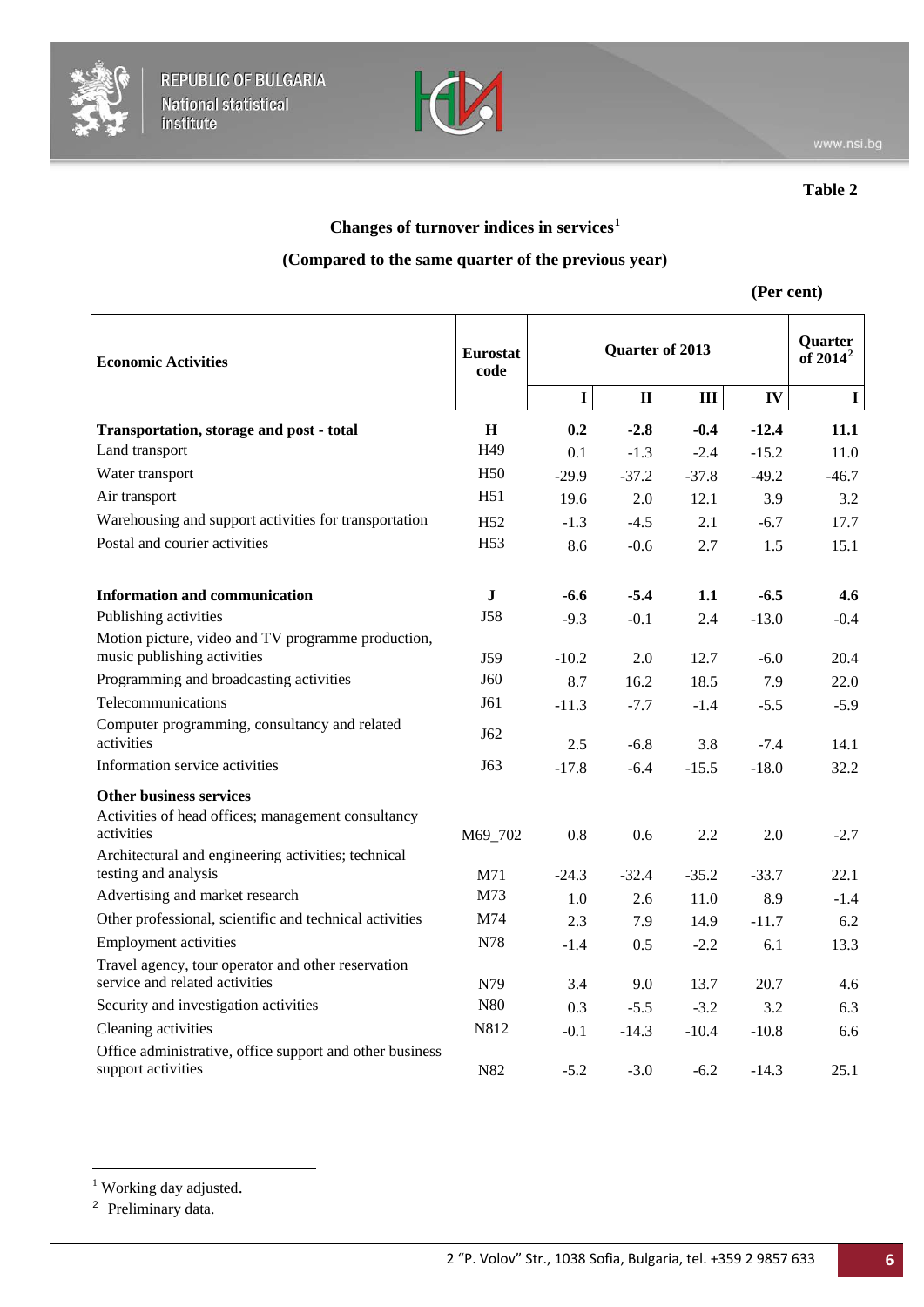



**Table 3**

# **Turnover indices in services – seasonally adjusted**

# **(2010 = 100)**

| <b>Economic Activities</b>                                                                         | <b>Eurostat</b><br>code | Quarter of 2013 |              |       |       | Quarter<br>of $2014^1$ |  |
|----------------------------------------------------------------------------------------------------|-------------------------|-----------------|--------------|-------|-------|------------------------|--|
|                                                                                                    |                         | $\mathbf I$     | $\mathbf{I}$ | Ш     | IV    | I                      |  |
| Transportation, storage and post - total                                                           | $\mathbf H$             | 107.9           | 109.0        | 111.4 | 98.7  | 119.4                  |  |
| Land transport                                                                                     | H49                     | 106.2           | 108.6        | 110.1 | 92.6  | 117.9                  |  |
| Water transport                                                                                    | H <sub>50</sub>         | 58.3            | 52.7         | 46.5  | 36.6  | 31.3                   |  |
| Air transport                                                                                      | H <sub>51</sub>         | 106.4           | 102.4        | 106.4 | 104.9 | 108.5                  |  |
| Warehousing and support activities for transportation                                              | H <sub>52</sub>         | 120.3           | 120.8        | 127.3 | 122.1 | 140.9                  |  |
| Postal and courier activities                                                                      | H <sub>53</sub>         | 118.9           | 119.2        | 120.4 | 120.5 | 136.2                  |  |
| <b>Information and communication</b>                                                               | $\mathbf J$             | 103.3           | 104.9        | 106.9 | 103.6 | 107.6                  |  |
| Publishing activities                                                                              | <b>J58</b>              | 87.8            | 89.8         | 91.7  | 86.7  | 87.7                   |  |
| Motion picture, video and TV programme production,<br>music publishing activities                  | J59                     | 105.1           | 118.5        | 121.9 | 118.7 | 126.3                  |  |
| Programming and broadcasting activities                                                            | J60                     | 106.5           | 112.3        | 115.5 | 118.8 | 125.0                  |  |
| Telecommunications                                                                                 | J61                     | 90.9            | 90.9         | 90.8  | 87.9  | 86.1                   |  |
| Computer programming, consultancy and related<br>activities                                        | J62                     | 135.3           | 136.7        | 142.7 | 136.4 | 152.7                  |  |
| Information service activities                                                                     | J63                     | 98.5            | 105.8        | 110.0 | 115.2 | 122.9                  |  |
| <b>Other business services</b><br>Activities of head offices; management consultancy<br>activities | M69 702                 | 113.1           | 112.9        | 112.5 | 113.1 | 113.5                  |  |
| Architectural and engineering activities; technical<br>testing and analysis                        | M71                     | 74.3            | 76.8         | 77.0  | 81.1  | 89.3                   |  |
| Advertising and market research                                                                    | M73                     | 93.2            | 93.6         | 96.4  | 96.1  | 93.8                   |  |
| Other professional, scientific and technical activities                                            | M74                     | 103.7           | 115.3        | 114.9 | 104.8 | 110.3                  |  |
| <b>Employment activities</b>                                                                       | N78                     | 159.1           | 163.5        | 163.7 | 173.0 | 179.3                  |  |
| Travel agency, tour operator and other reservation<br>service and related activities               | N79                     | 117.0           | 120.2        | 124.2 | 128.4 | 129.7                  |  |
| Security and investigation activities                                                              | N80                     | 106.7           | 106.6        | 107.2 | 108.6 | 110.5                  |  |
| Cleaning activities                                                                                | N812                    | 104.7           | 102.0        | 101.4 | 100.8 | 102.7                  |  |
| Office administrative, office support and other business<br>support activities                     | N82                     | 151.7           | 161.8        | 157.4 | 158.8 | 188.5                  |  |

<span id="page-6-0"></span><sup>&</sup>lt;sup>1</sup> Preliminary data.